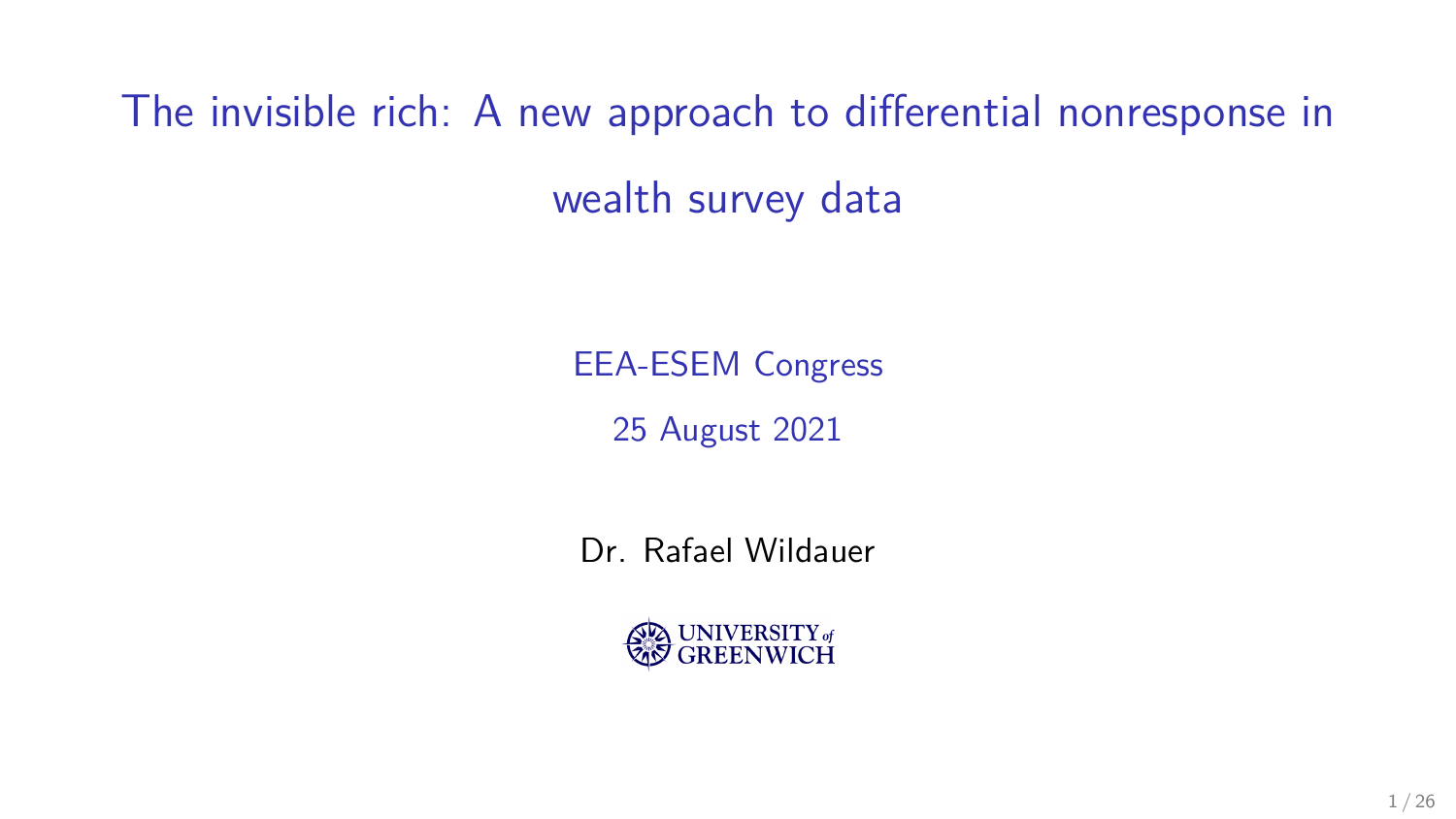joint work with [Prof. Jakob Kapeller](https://jakob-kapeller.org/)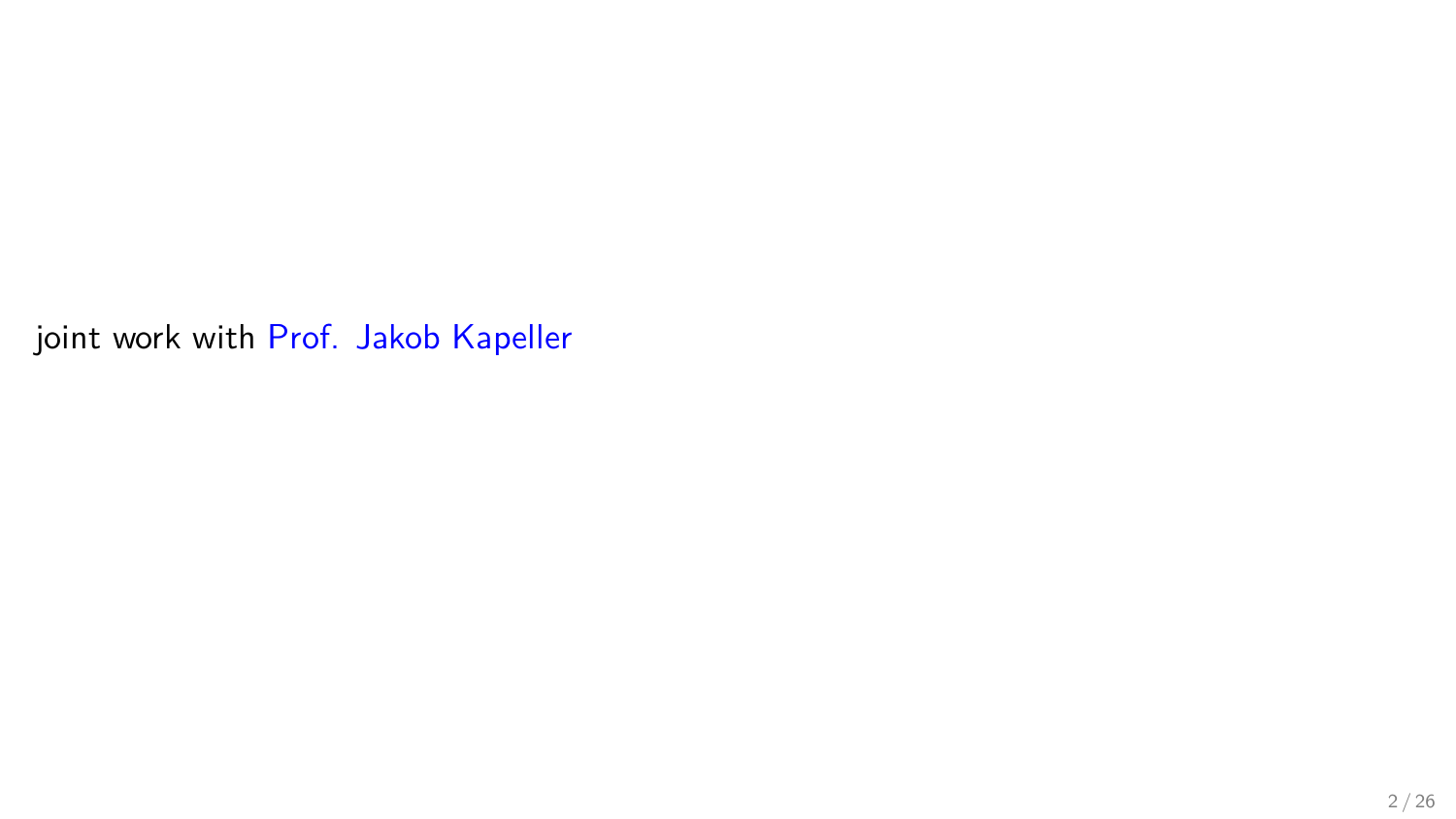# <span id="page-2-0"></span>**[Motivation](#page-2-0)**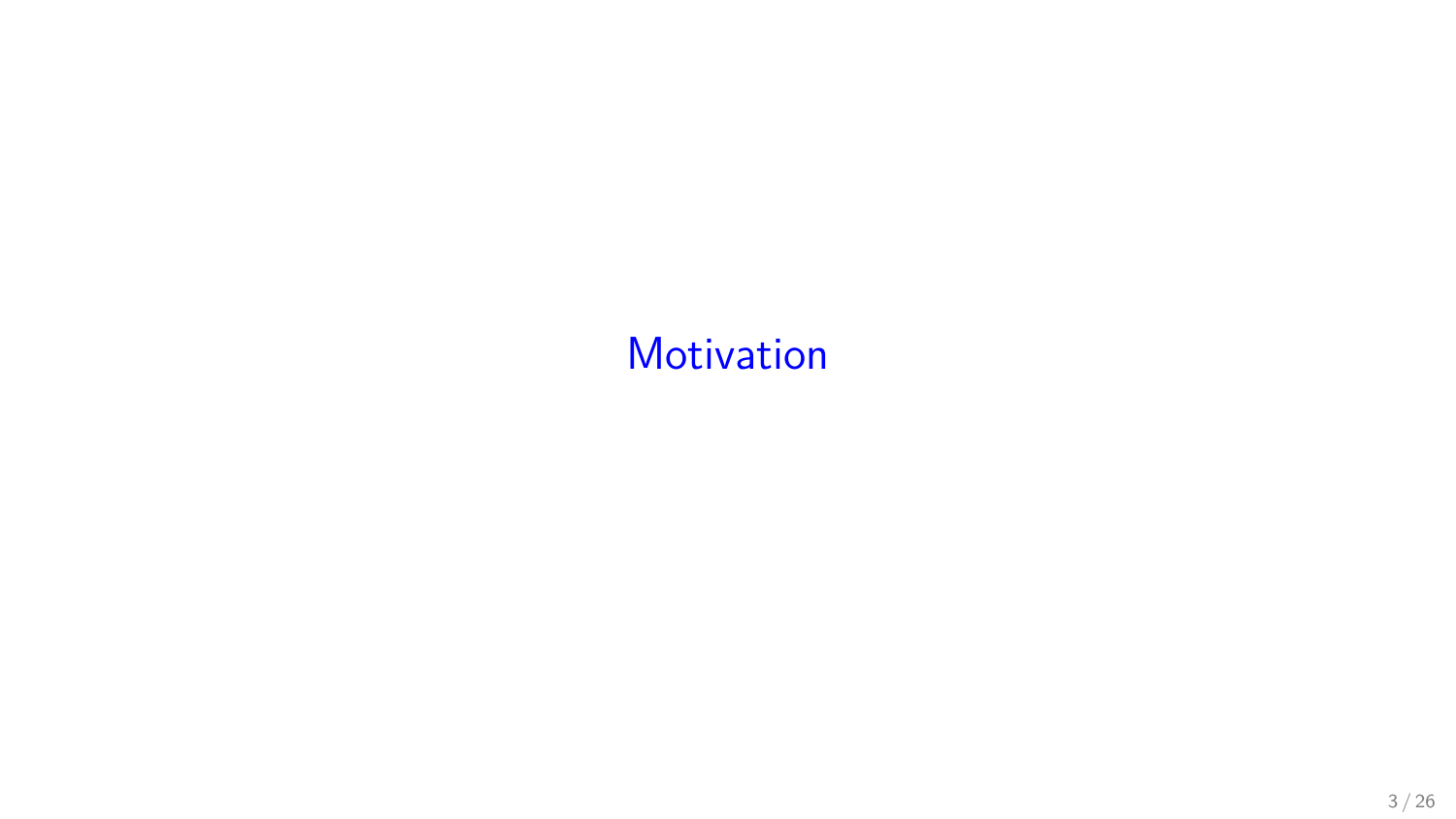#### **Motivation**

- survey data: contextual information and representative
- income and wealth surveys: poor tail coverage (HFCS, WAS) because
	- **nonobservation bias [Eckerstorfer et al. \(2016\)](#page-24-0)**
	- **differential nonresponse bias** [\(Bricker et al. 2016,](#page-24-1) [D'Alessio & Faiella 2002,](#page-24-2) [Osier 2016\)](#page-25-0)
- three standard approaches:
	- <sup>1</sup> do nothing, trust data (**raw data approach**)
	- <sup>2</sup> fit Pareto tail (**Pareto correction, PC**)
	- <sup>3</sup> add rich list data and fit Pareto tail [\(Vermeulen 2018\)](#page-25-1) (**rich list correction, RL**)
- this paper proposes a fourth approach: **rank correction, RC**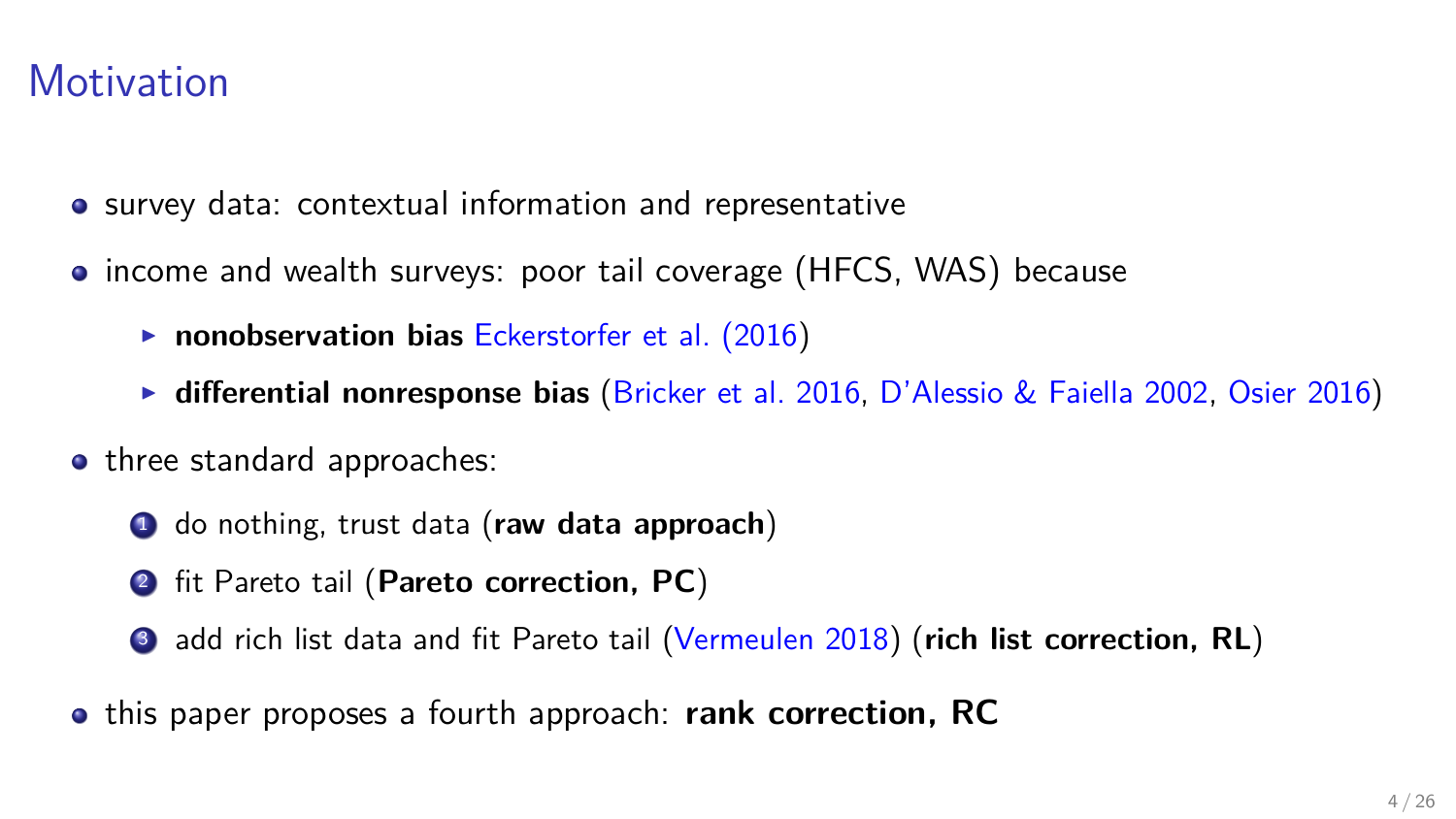rank: households ranked in descending order (rank  $1 =$  richest household)

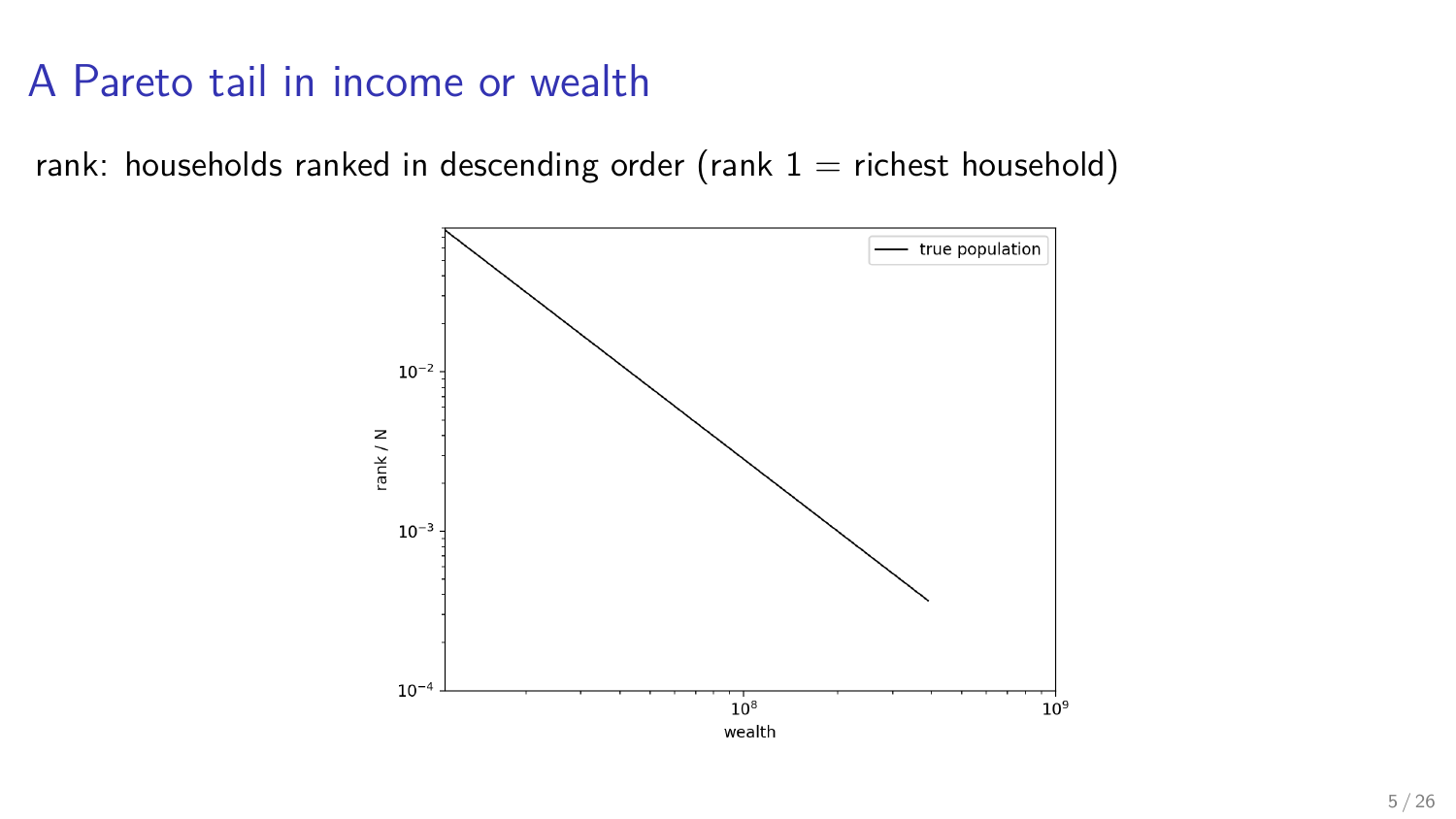richest 1600 households excluded from sample design due to privacy concerns

(**binary differential nonresponse**)

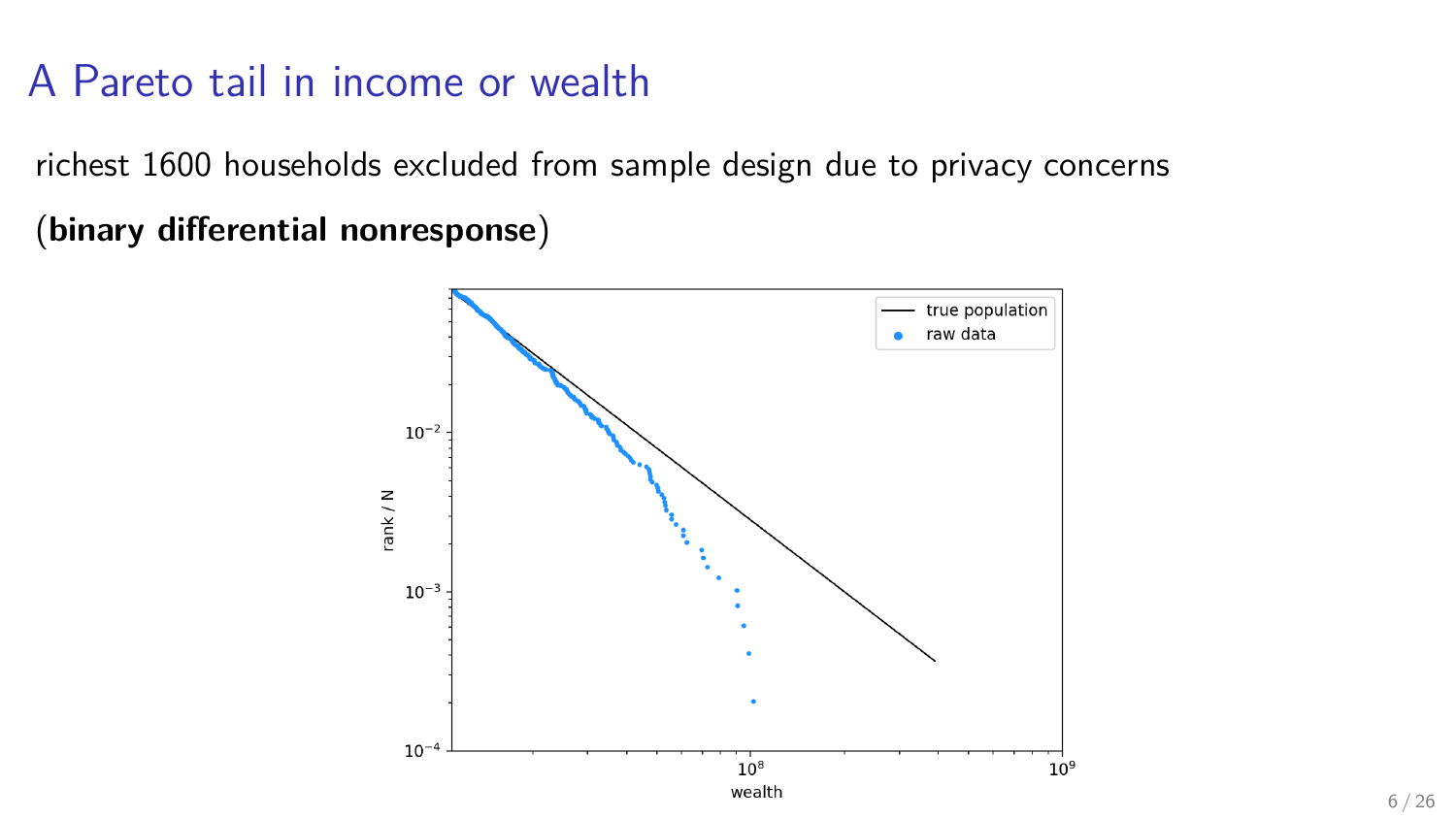amend sample by richest 100 observations from rich list

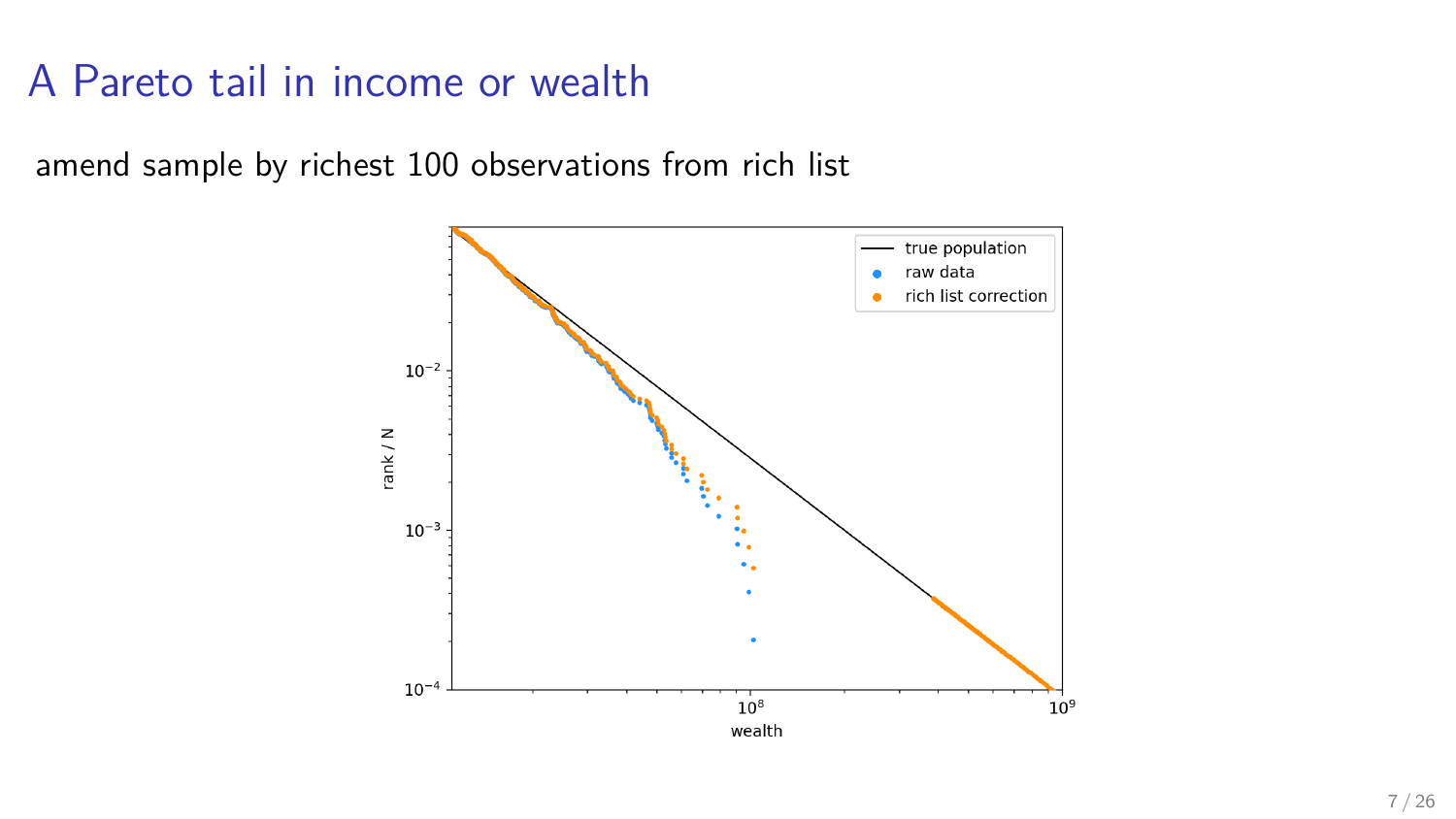correcting the ranks of the observed households

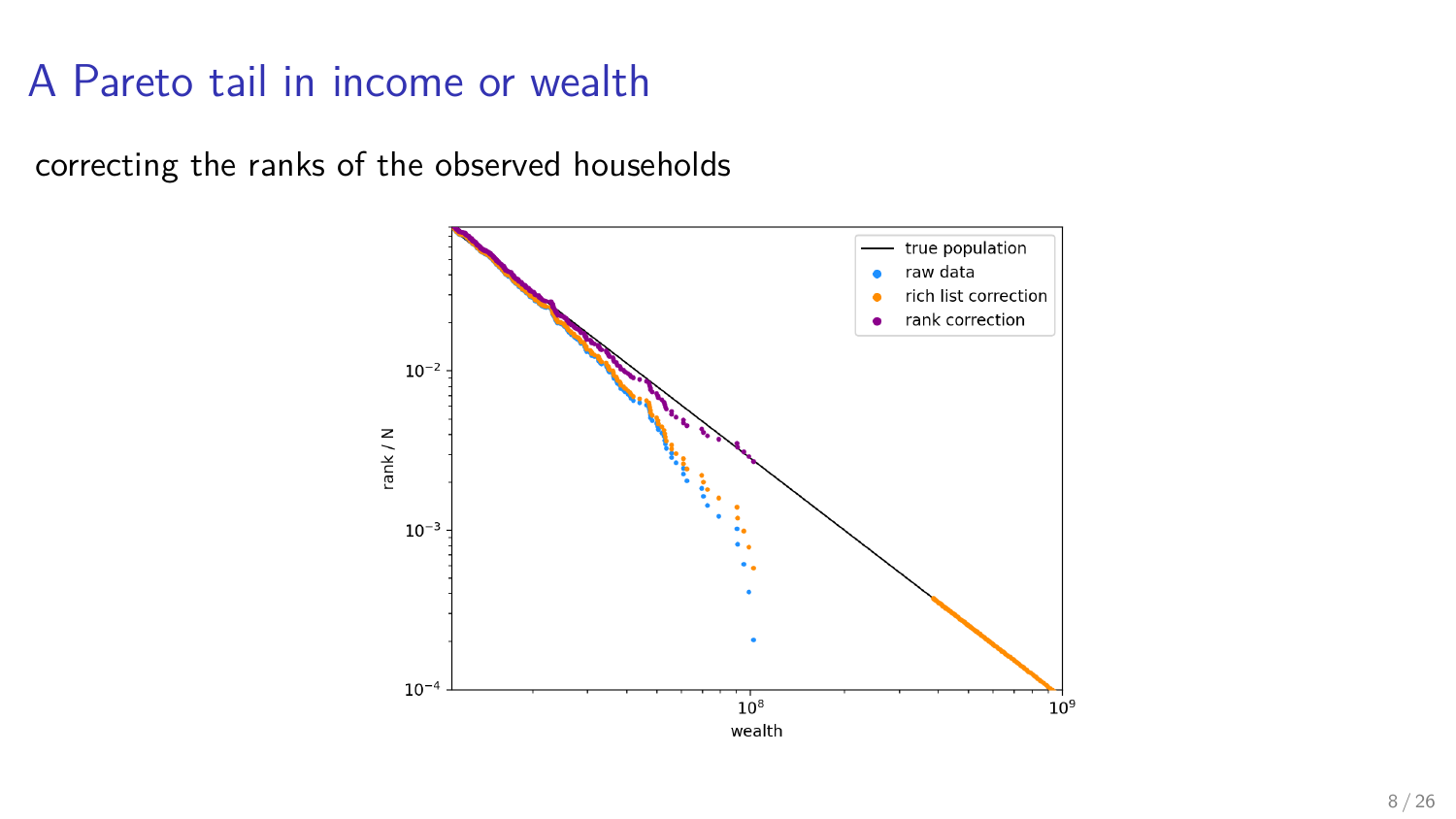<span id="page-8-0"></span>[The rank correction approach](#page-8-0)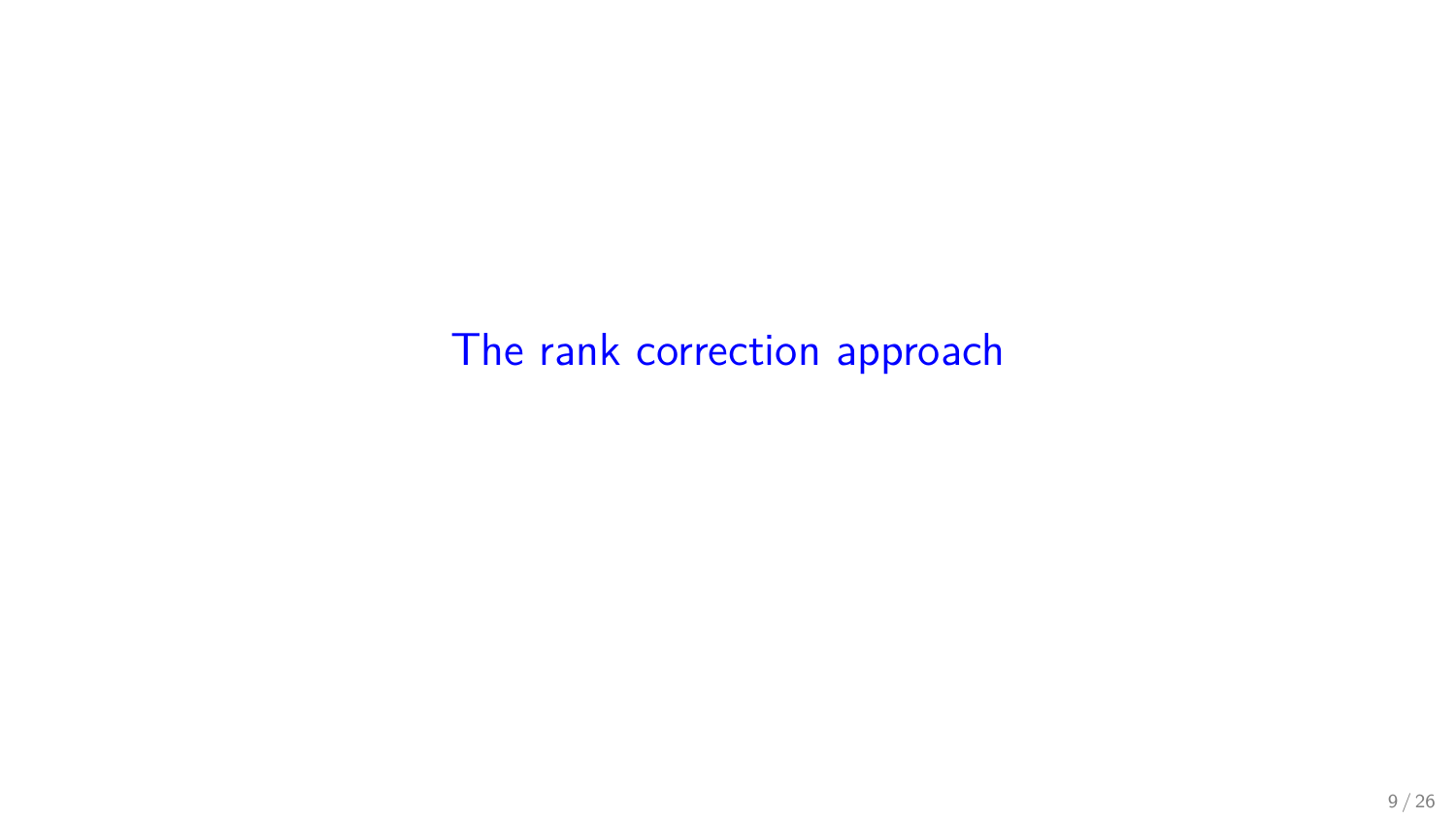# The rank correction approach

Standard approach of fitting Pareto tail to survey data: regress

$$
\ln(rank_i) = c_1 - \alpha \ln(wealth_i) + \epsilon_i
$$

Rank correction approach: regress

$$
\ln(rank_i + u) = c_1 - \alpha \ln(wealth_i) + \epsilon_i
$$

where u is the correction factor to correct household ranks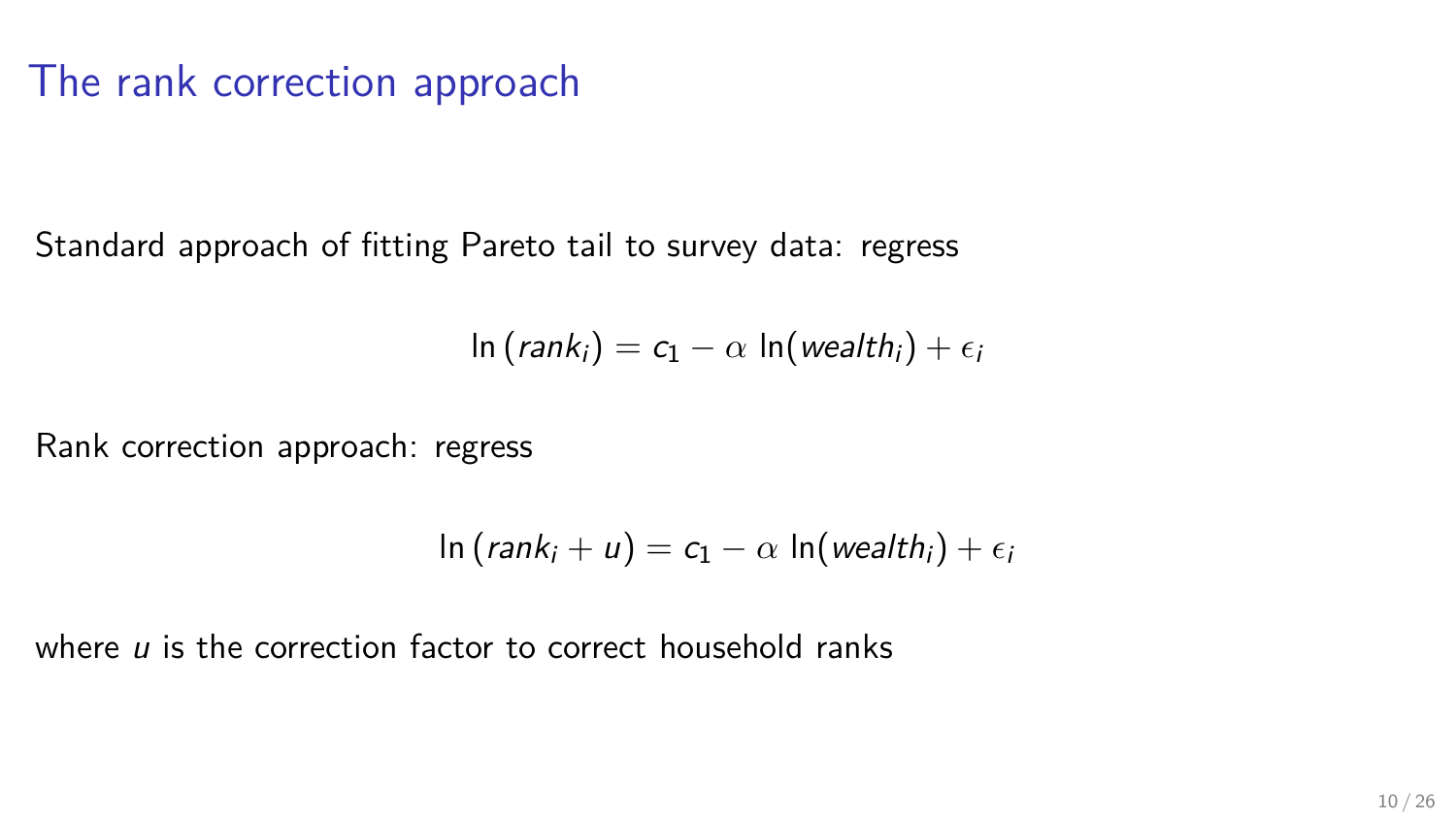### How to find u?

- in some cases we know  $u$ : SCF ( $u=400$ )
- o often we don't
- search for u which yields best fit, exploiting linear log-log relationship
- $\bullet$  find u which minimizes RMSF

$$
\min_{u} \sqrt{\frac{1}{n} \sum_{i=1}^{n} \left( \ln \left( \operatorname{rank}_{i} + u \right) - \hat{c}_{1} + \hat{\alpha} \ln \left( \operatorname{weak} h_{i} \right) \right)}
$$
(1)

• one-dimensional optimization problem solved numerically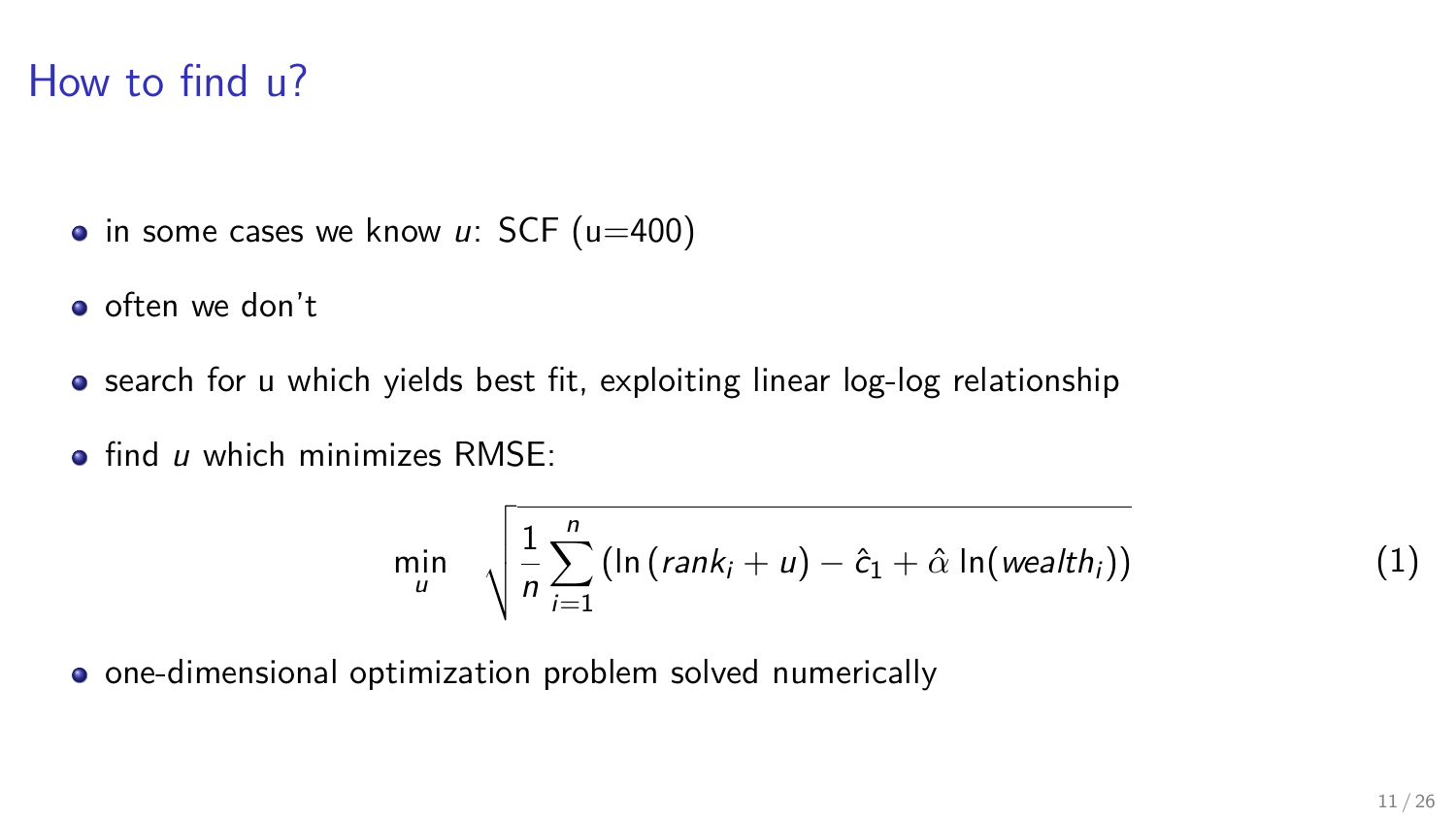# <span id="page-11-0"></span>[Monte Carlo Simulations](#page-11-0)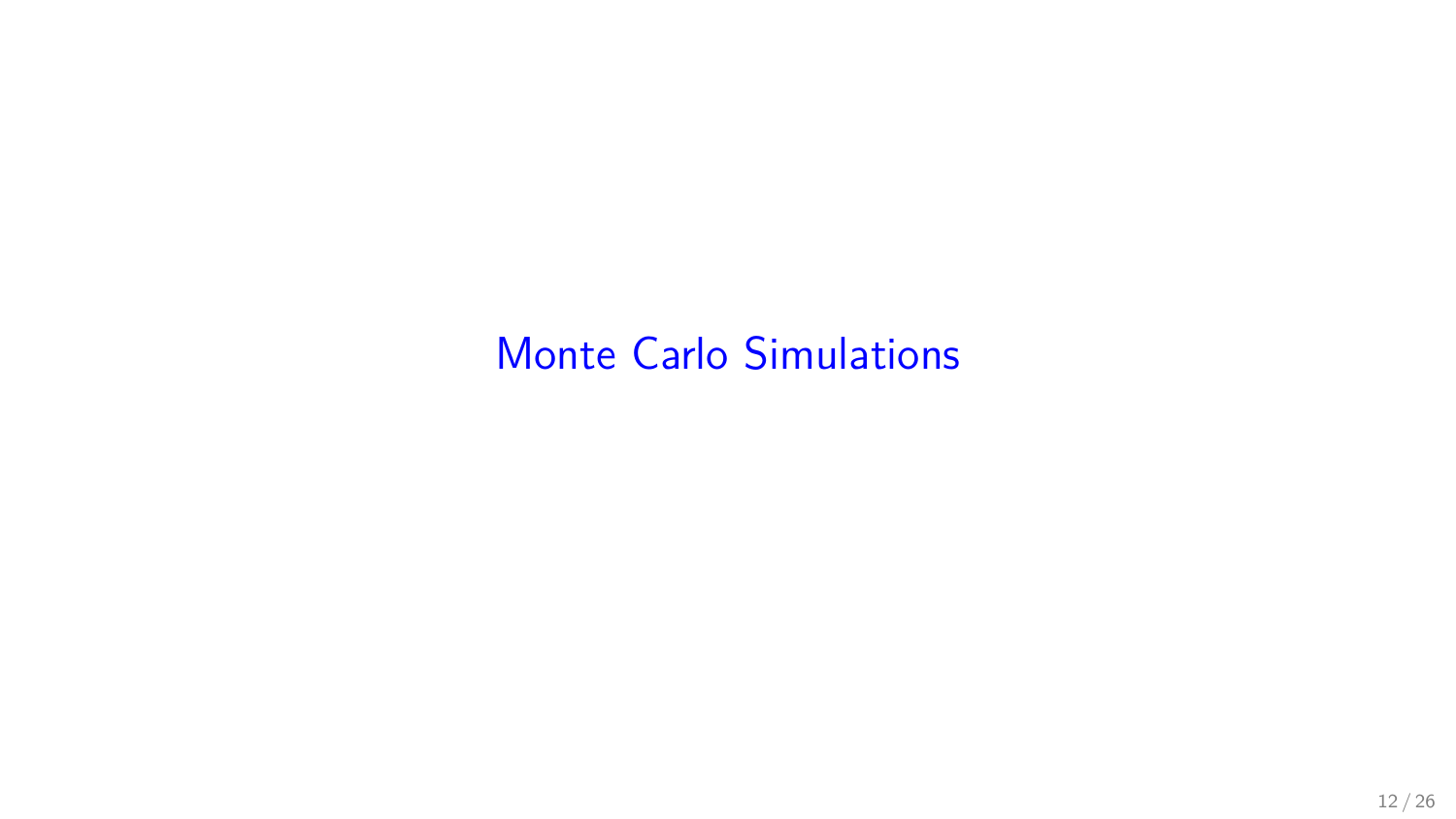# Monte Carlo: Set up

- Pareto tail distribution of 1 million households with wealth of at least 1 million Euros for
	- **►** for three different shape parameters  $\alpha = (1.25, 1.5, 1.75)$
	- ▶ and four different net sample sizes  $(s_1, ..., s_4) = (0.3\% \text{, } 0.8\% \text{, } 2\% \text{, } 6\% \text{)}$
- **o** further we look at two different **nonresponse mechanisms**:
	- $\triangleright$  binary differential nonresponse: richest 1600 households excluded
	- **Exercise 1** general differential nonresponse: response probability declines in wealth:  $ResProb(wealth_i) = 0.903 - 0.036594 \cdot ln(wealth_i)$
- draw 1000 samples for each of these combinations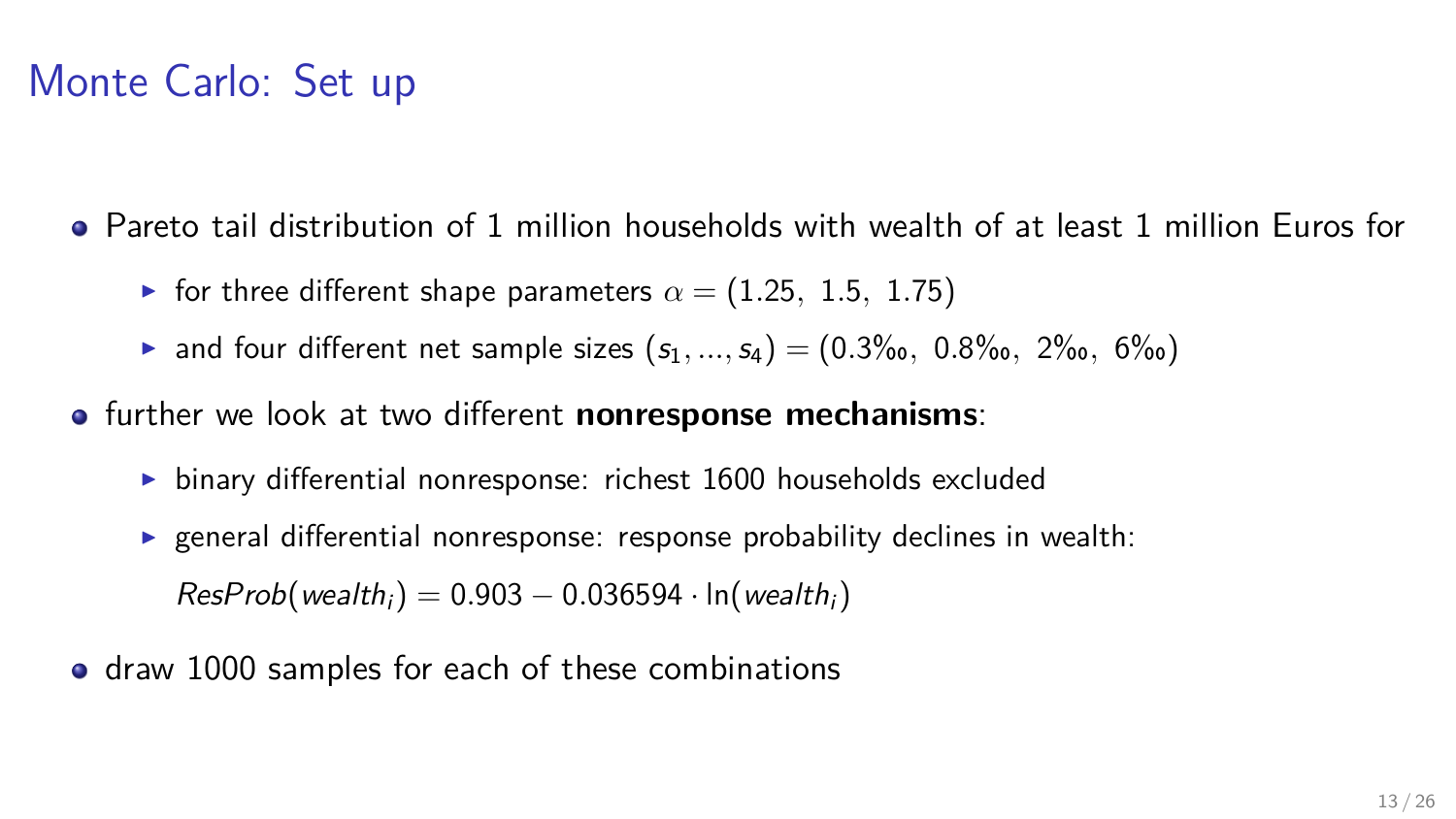# Monte Carlo: Binary differential non-response

- top 1600 households excluded from sample frame due to privacy
- net sample sizes HFCS: FR 0.4‰, IT 0.3‰, DE 0.1‰

| (1) (2) $(3)$ $(4)$ $(5)$ $(6)$ $(7)$ $(8)$ $(9)$ $(10)$ $(11)$ $(12)$                                                                         |  |  |  |  |  |
|------------------------------------------------------------------------------------------------------------------------------------------------|--|--|--|--|--|
| true sample data PC PC RC RC RLS RLS RLL RLL<br>$\alpha$ size (‰) WD $\hat{\alpha}$ WD $\hat{\alpha}$ WD u $\hat{\alpha}$ WD $\hat{\alpha}$ WD |  |  |  |  |  |
|                                                                                                                                                |  |  |  |  |  |
| 1.5 0.20 $\vert$ -11.4 $\vert$ 1.547 -5.5 $\vert$ 1.493 1.2 1800 $\vert$ 1.523 -2.8 1.503 -0.3                                                 |  |  |  |  |  |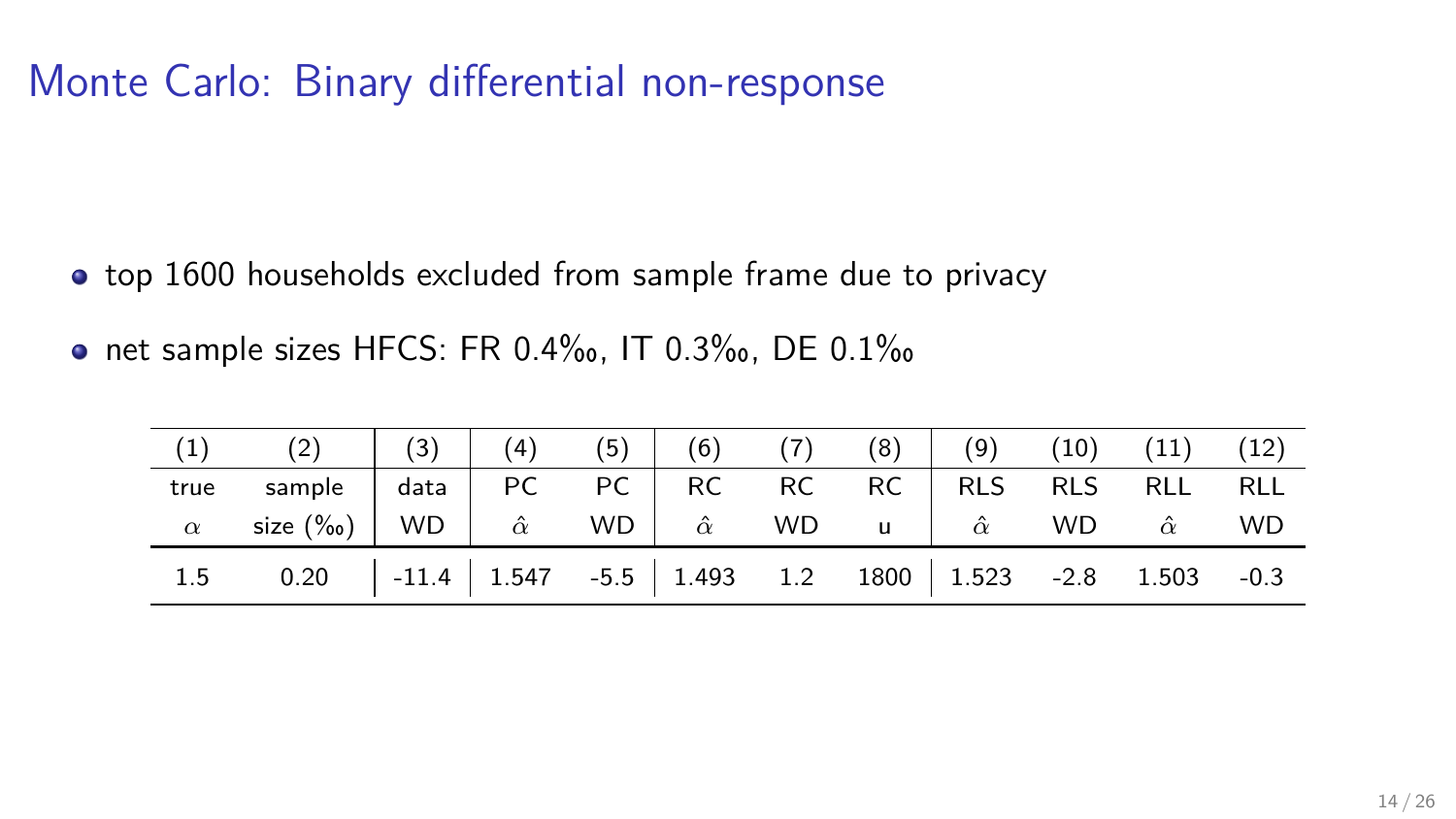## Monte Carlo: General differential non-response

- $\bullet$  ResProb(wealth<sub>i</sub>) = 0.903 0.036594 · ln(wealth<sub>i</sub>)
- net sample sizes HFCS: FR 0.4‰, IT 0.3‰, DE 0.1‰

| (1) (2) $(3)$ $(4)$ (5) $(6)$ (7) $(8)$ $(9)$ $(10)$ $(11)$ $(12)$                               |  |  |  |  |  |
|--------------------------------------------------------------------------------------------------|--|--|--|--|--|
| true sample data PC PC RC RC RC RLS RLS RLL RLL                                                  |  |  |  |  |  |
| alpha size   WD   $\hat{\alpha}$ WD   $\hat{\alpha}$ WD u   $\hat{\alpha}$ WD $\hat{\alpha}$ WD  |  |  |  |  |  |
| 1.5 0.20 $\vert$ -18.2 $\vert$ 1.643 -14.6 $\vert$ 1.597 -10.6 1300 $\vert$ 1.58 -9.1 1.508 -1.1 |  |  |  |  |  |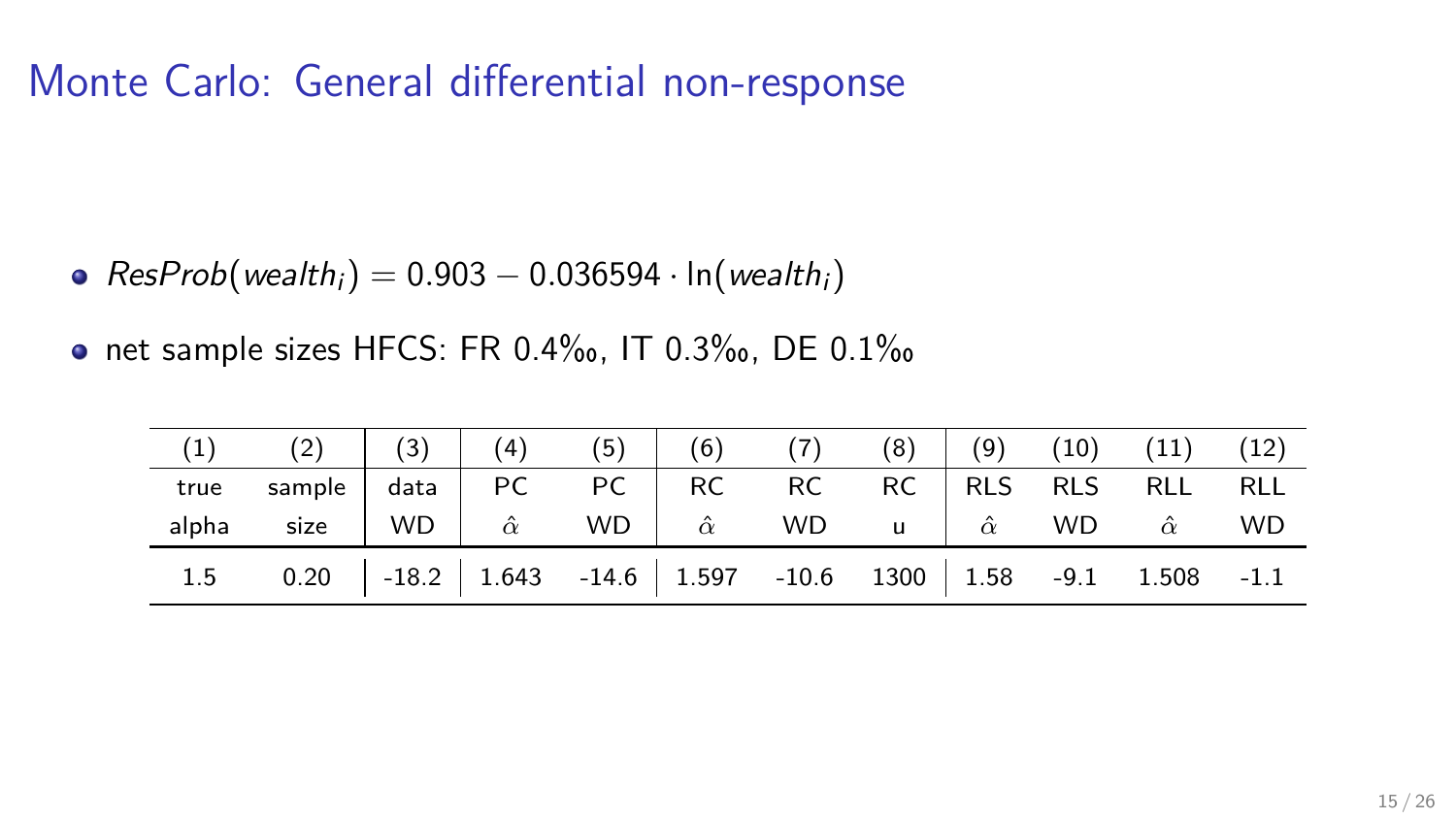<span id="page-15-0"></span>[Application to wealth survey data](#page-15-0)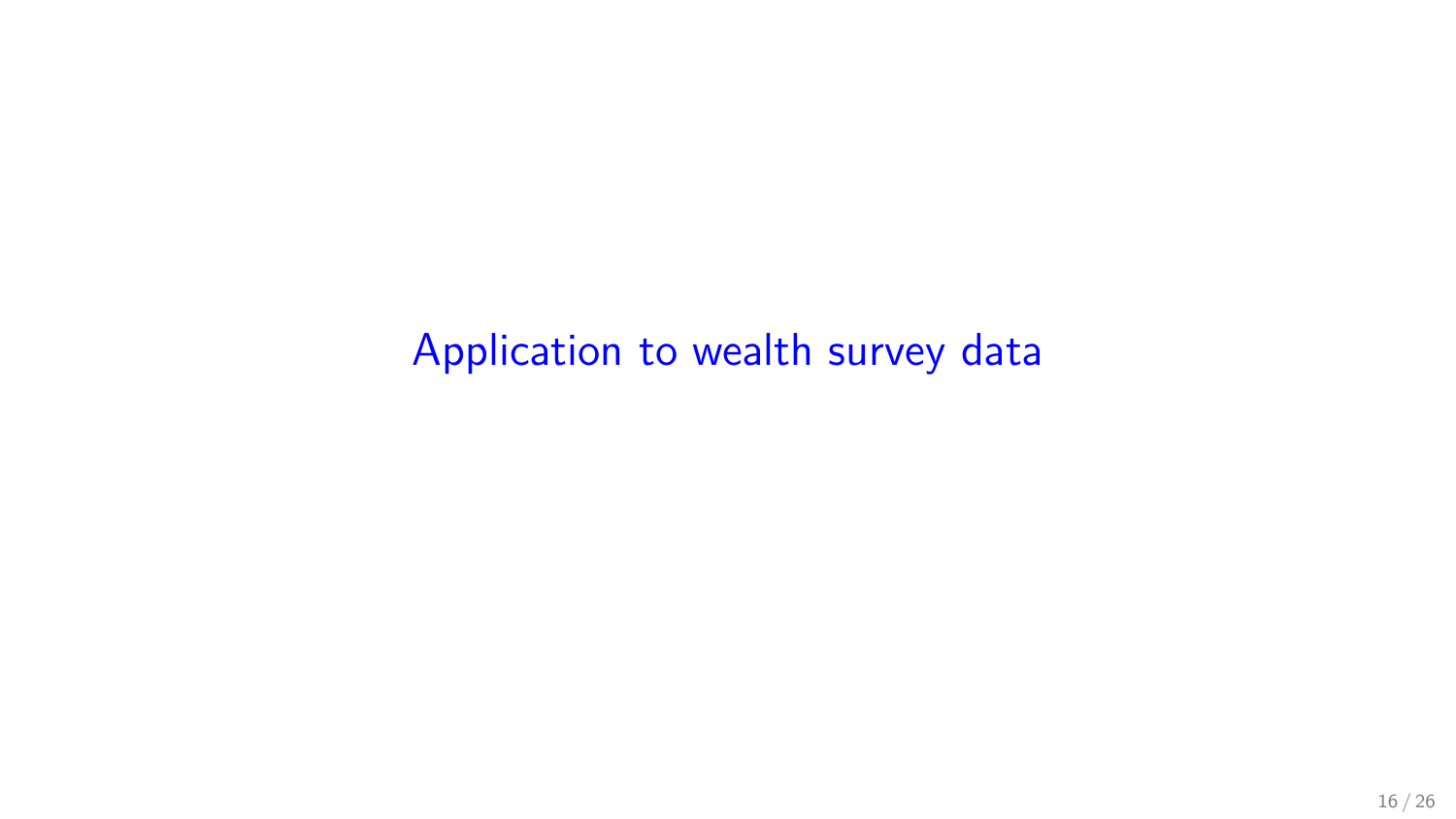# Application to wealth survey data

- applied methods to three household wealth surveys: HFCS (EU), WAS (UK), SCF (US)
- tail defined as top 3% and top 1% for most effective oversampling (US, FR and ES)
- four estimators applied to each country:
	- **1** raw data
	- 2 Pareto correction
	- <sup>3</sup> rich list correction
	- 4 rank correction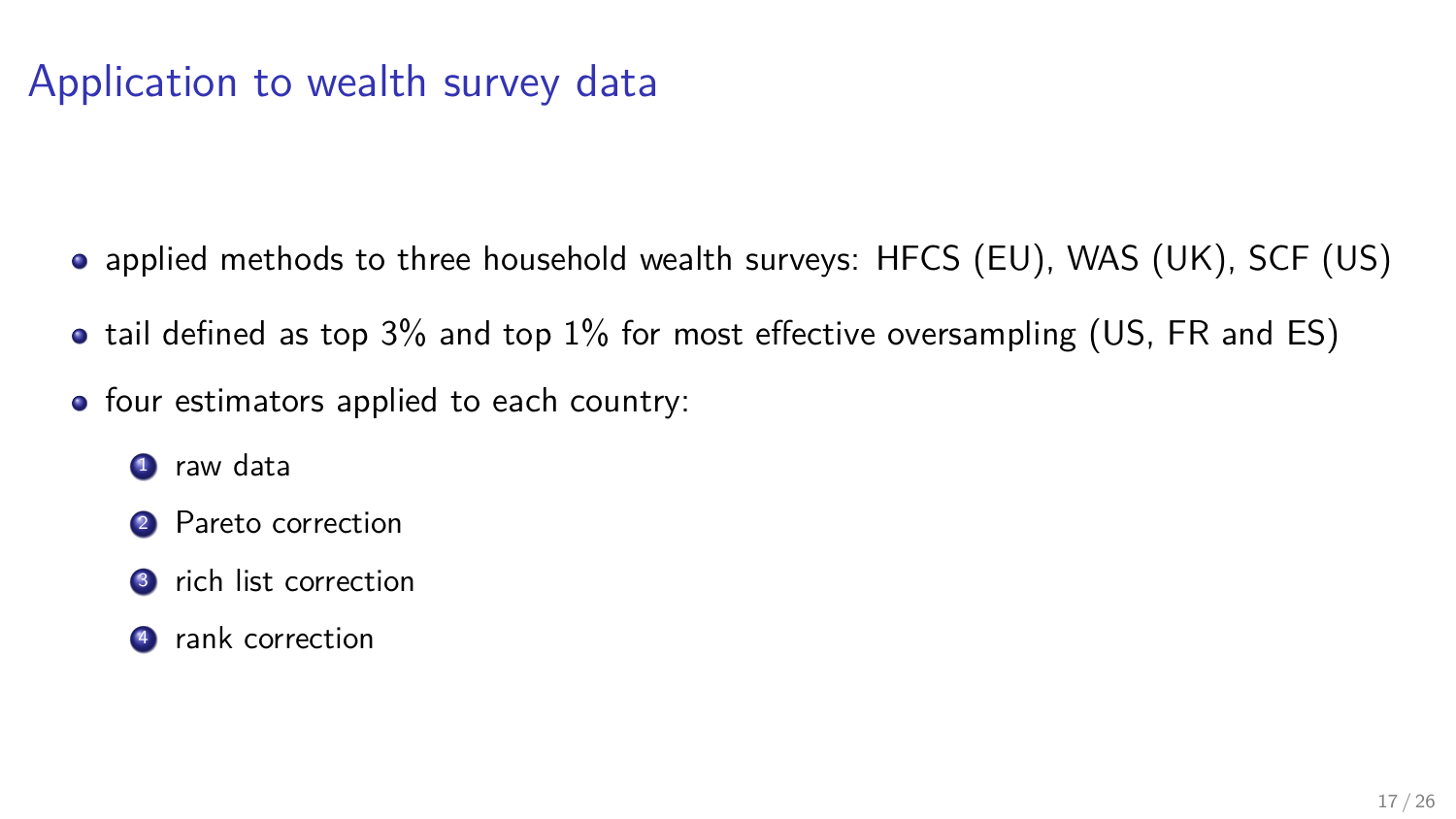|               | (1)         | (2)         | (3)         | (4)  | (5)       | (6)       | (7)       | (8)    | (9) |
|---------------|-------------|-------------|-------------|------|-----------|-----------|-----------|--------|-----|
| Country       | $\alpha$ PC | $\alpha$ RC | $\alpha$ RL | raw  | $PC$ /raw | $RC$ /raw | $RL$ /raw | U      | RL  |
| $US_{2013}$ * | 1.789       | 1.671       | 1.496       | 66.8 | 98.       | 102       | 110       | 360    | 442 |
| UK            | 1.958       | 1.949       | 1.547       | 6.59 | 100       | 100       | 110       | 100    | 37  |
| Austria       | 1.404       | 1.390       | 1.342       | 1.00 | 110       | 111       | 113       | 100    | 10  |
| Belgium       | 2.348       | 1.403       | 1.687       | 1.58 | 99        | 122       | 108       | 11,780 | 3   |
| Germany       | 1.597       | 1.397       | 1.340       | 8.50 | 100       | 113       | 119       | 10.760 | 85  |
| Spain*        | 1.724       | 1.334       | 1.582       | 4.77 | 100       | 112       | 102       | 1.560  | 16  |
| Finland       | 2.140       | 2.012       |             | 0.51 | 100       | 102       |           | 100    |     |
| France*       | 1.525       | 1.423       | 1.351       | 7.03 | 103       | 106       | 110       | 1,200  | 43  |
| Greece        | 3.382       | 2.146       | 1.401       | 0.44 | 98        | 105       | 127       | 10,300 | 3   |
| Italy         | 2.417       | 2.288       | 1.372       | 5.59 | 100       | 101       | 126       | 1,300  | 35  |
| Luxembourg    | 1.578       | 1.306       |             | 0.16 | 104       | 122       |           | 100    |     |
| Malta         | 1.291       | 1.168       |             | 0.06 | 132       | 152       |           | 64     |     |
| Netherlands   | 3.082       | 1.867       | 1.419       | 1.15 | 99        | 108       | 124       | 22,800 | 6   |
| Slovenia      | 1.267       | 1.126       |             | 0.11 | 141       | 171       |           | 300    |     |
| Estonia       | 1.727       | 1.607       |             | 0.06 | 101       | 105       |           | 100    |     |
| Hungary       | 1.719       | 1.552       |             | 0.21 | 102       | 107       |           | 900    |     |
| Poland        | 2.193       | 2.027       |             | 1.31 | 100       | 102       |           | 1,920  |     |
|               |             |             |             |      |           |           |           |        |     |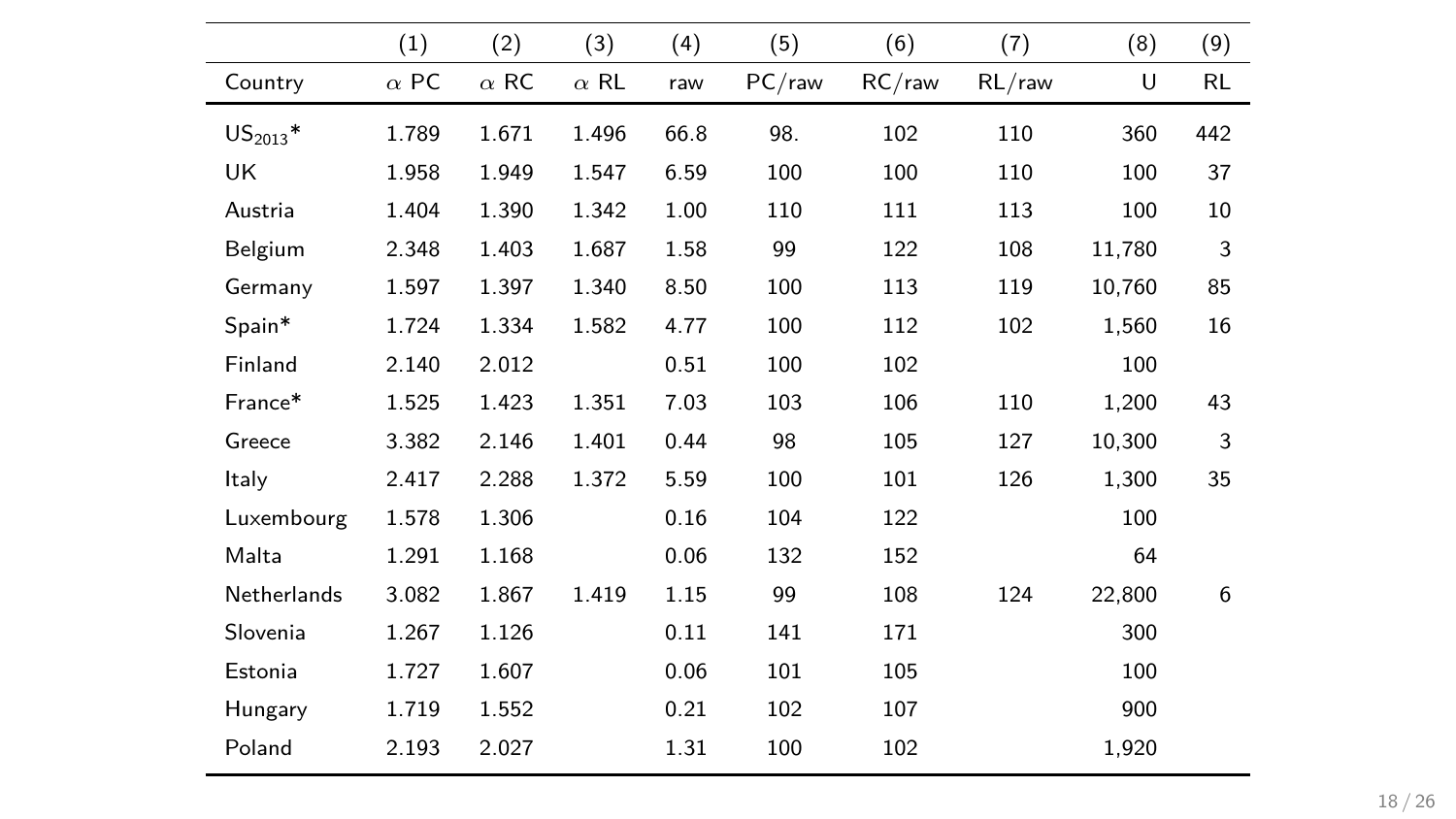# Top wealth shares - before and after corrections

| Country    | raw       | РC        | RC.       | RL        |
|------------|-----------|-----------|-----------|-----------|
|            | Top $1\%$ | Top $1\%$ | Top $1\%$ | Top $1\%$ |
| US         | 35.4%     | 34.1%     | 36.2%     | 40.6%     |
| UK         | 15.1%     | 14.8%     | 14.9%     | 21.6%     |
| Austria    | 25.4%     | 29.9%     | 30.6%     | 31.8%     |
| Germany    | 23.6%     | 25.3%     | 32.6%     | 35.6%     |
| Spain      | 16.3%     | 16.1%     | $24.2\%$  | 17.9%     |
| Finland    | 13.3%     | 13.4%     | 14.5%     | <b>NA</b> |
| France     | 18.7%     | 20.7%     | 23.1%     | 25.4%     |
| Greece     | 9.2%      | 9.1%      | 14.0%     | 26.9%     |
| Italy      | 11.7%     | 11.6%     | 12.3%     | 27.8%     |
| Luxembourg | 18.8%     | 20.7%     | $30.1\%$  | NА        |
| Malta      | 19.9%     | 30.9%     | 36.8%     | <b>NA</b> |
| Slovenia   | 22.9%     | 33.3%     | 42.5%     | ΝA.       |
| Estonia    | 21.2%     | 22.3%     | 24.9%     | <b>NA</b> |
| Hungary    | 17.2%     | 18.6%     | 22.2%     | ΝA.       |
| Poland     | 11.7%     | 12.1%     | 13.3%     | ΝA.       |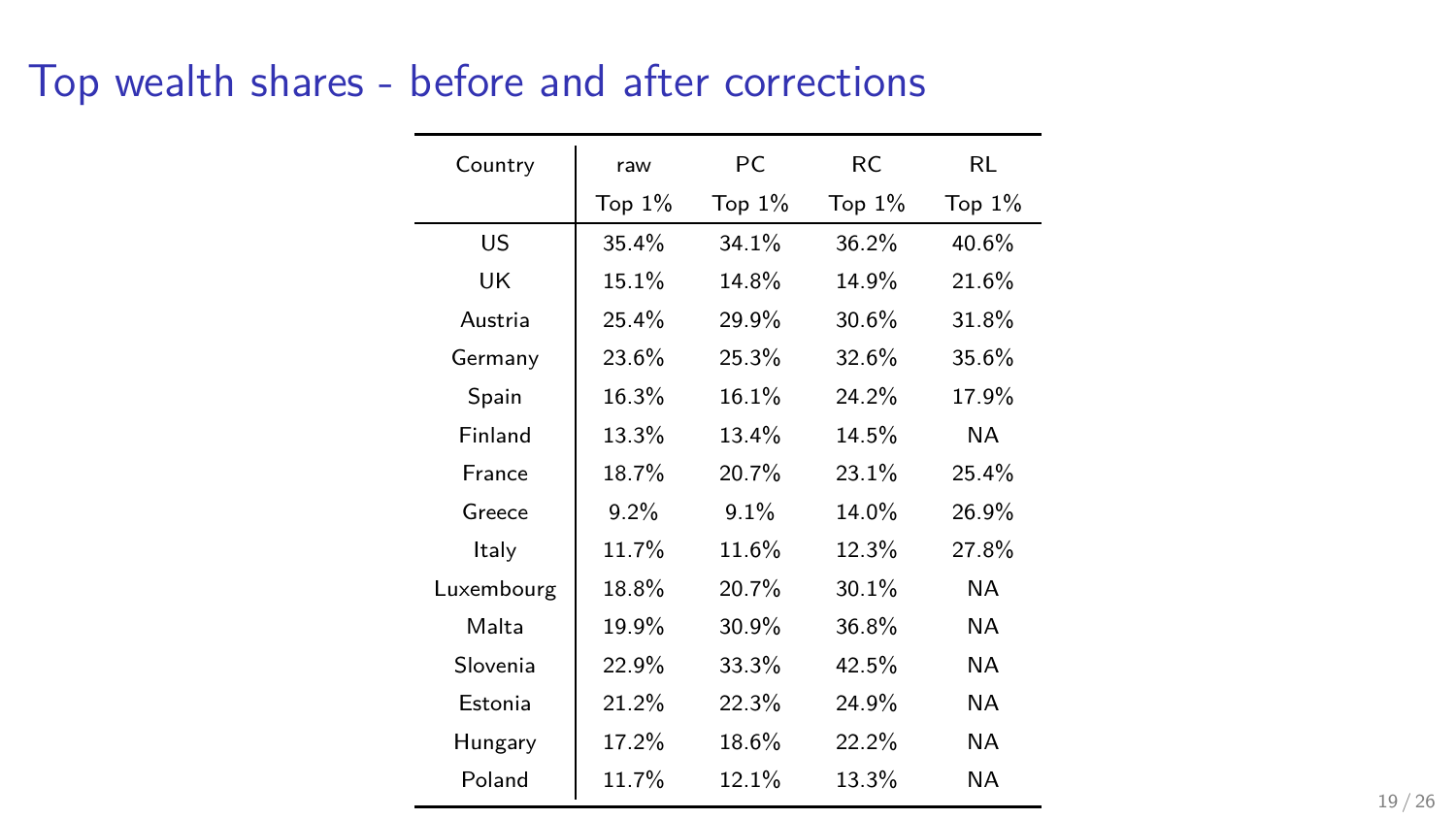# Reconciliation I

|      |            |                                | (1)         | (2)       | (3)        |  |
|------|------------|--------------------------------|-------------|-----------|------------|--|
|      | country    | data and method                | top $0.1\%$ | top $1\%$ | top $10\%$ |  |
| (1)  | France     | World Inequality Database      | 8.2         | 23.4      | 55.3       |  |
| (2)  | France     | rank correction estimator      | 11.6        | 23.1      | 53.4       |  |
| (3)  | France     | uncorrected survey data (HFCS) | 7.3         | 18.7      | 50.8       |  |
| (4)  | <b>USA</b> | World Inequality Database      | 20.3        | 37.0      | 73.2       |  |
| (5)  | USA.       | rank correction estimator      | 14.4        | 36.2      | 75.3       |  |
| (6)  | <b>USA</b> | uncorrected survey data (SCF)  | 13.1        | 35.4      | 75.0       |  |
| (7)  | UK         | World Inequality Database      |             | 19.9      | 51.9       |  |
| (8)  | UK.        | rank correction estimator      | 5.6         | 15.1      | 45.7       |  |
| (9)  | UK.        | uncorrected survey data (WAS)  | 4.8         | 14.9      | 45.7       |  |
| (10) | DE         | Schröder et al. (2020)         |             | 35.3      | 67.3       |  |
| (11) | DE         | rank correction estimator      | 16.8        | 32.6      | 64.0       |  |
| (12) | DE         | uncorrected survey data (HFCS) | 6.3         | 23.6      | 59.8       |  |
|      |            |                                |             |           |            |  |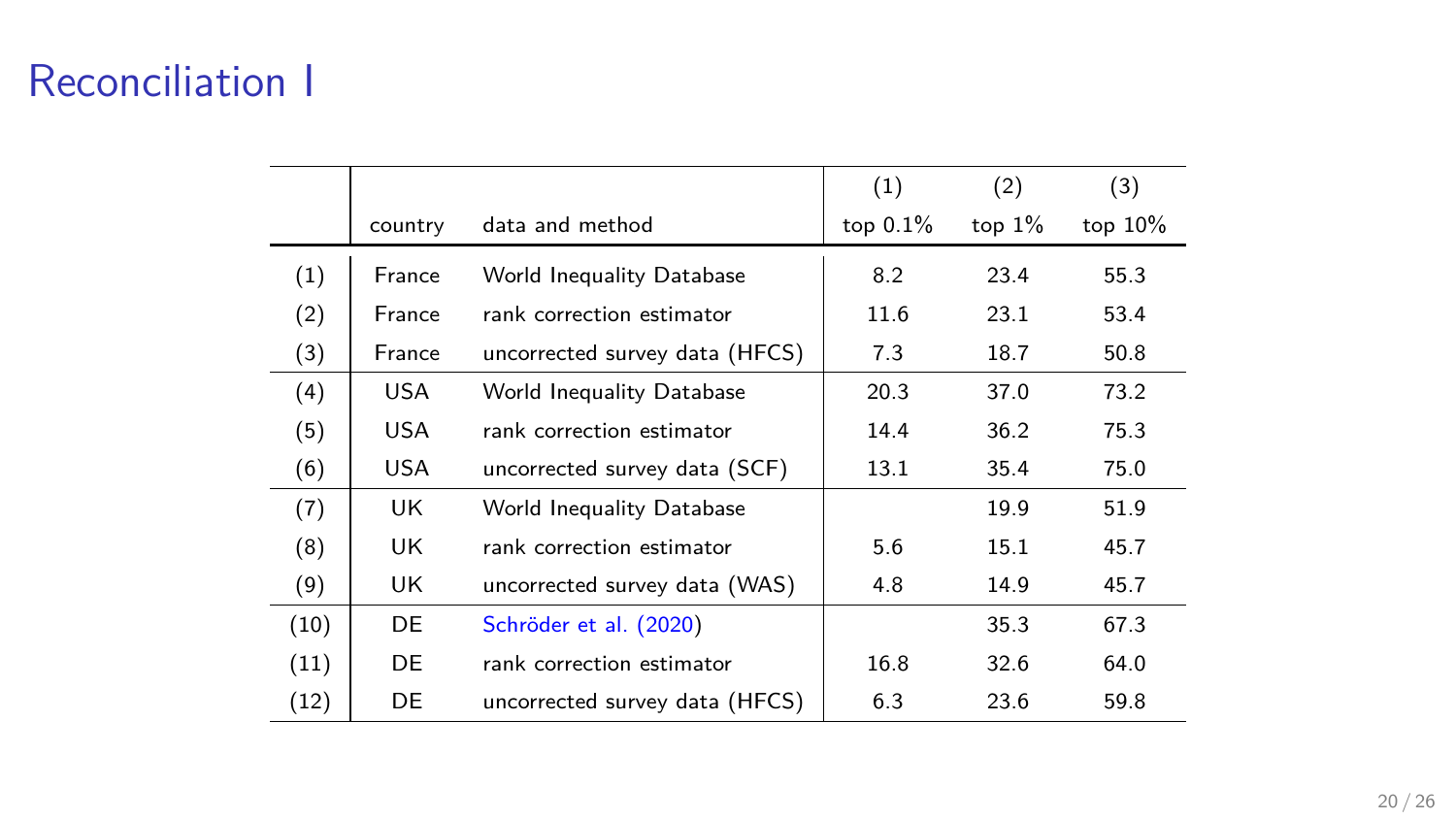# Reconciliation II

|            | (1) | (2)          | (3)            | (4)      |
|------------|-----|--------------|----------------|----------|
| Country    | raw | PC           | RC             | RL       |
| US         | 43  | 220          | 391            | 904.     |
| UK         | 0   | $\mathbf{1}$ | 1              | 19       |
| Austria    | O   | 11           | 12             | 12       |
| Germany    | O   | 20           | 80             | 117      |
| Spain      | 0   | 4            | 44             | 8        |
| Finnland   | O   | 0            | 0              | $\Omega$ |
| France     | 0   | 19           | 36             | 56       |
| Greece     | O   | 0            | $\Omega$       | 3        |
| Italy      | O   | O            | $\Omega$       | 55       |
| Luxembourg | O   | 1            | 3              | O        |
| Malta      | O   | 1            | $\overline{2}$ | O        |
| Slovenia   | 0   | 3            | 4              | $\Omega$ |
| Estonia    | O   | 0            | $\Omega$       | 0        |
| Hungary    | 0   | O            | $\Omega$       | 0        |
| Poland     | 0   | U            | O              | O        |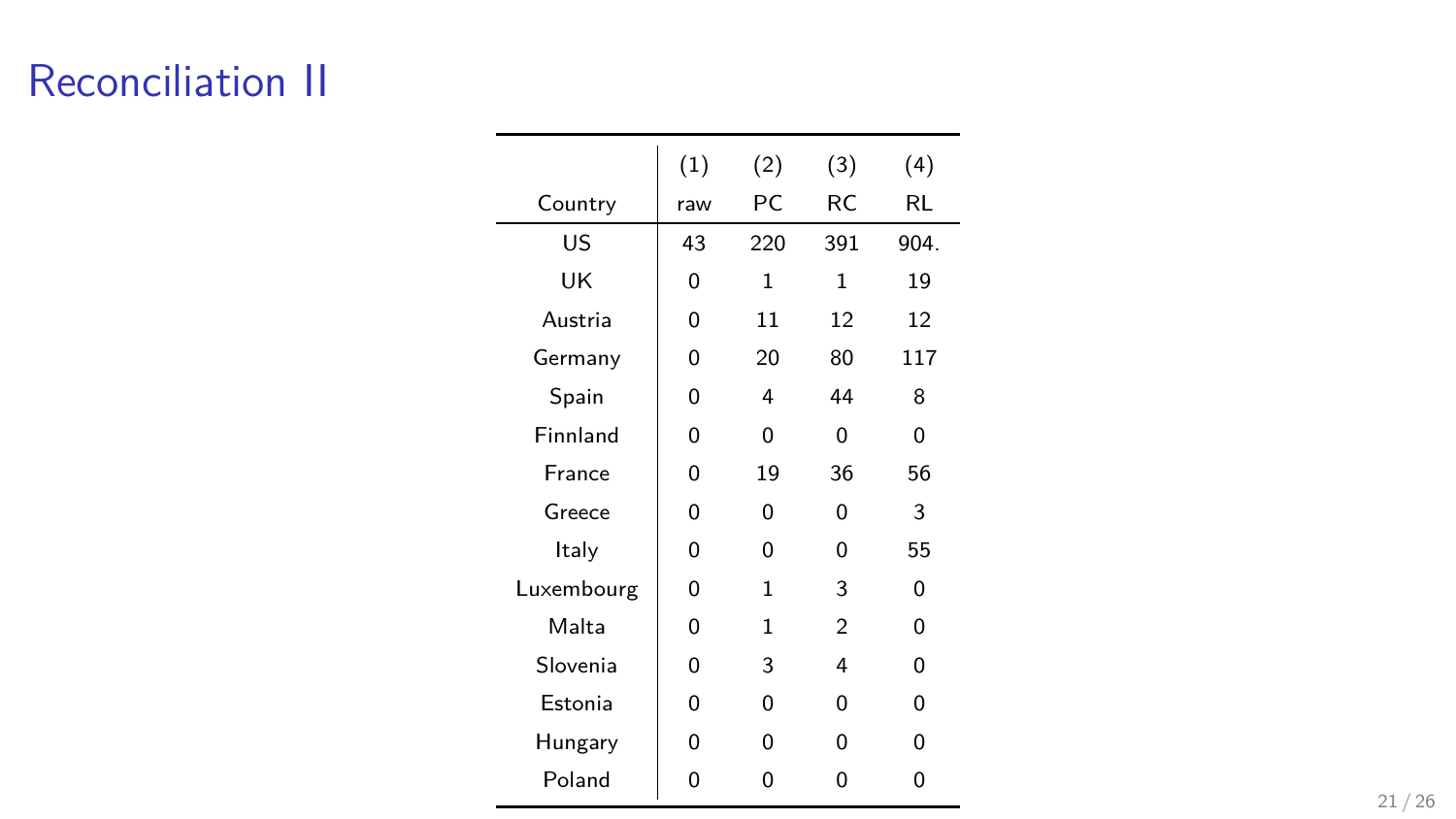# <span id="page-21-0"></span>**[Conclusion](#page-21-0)**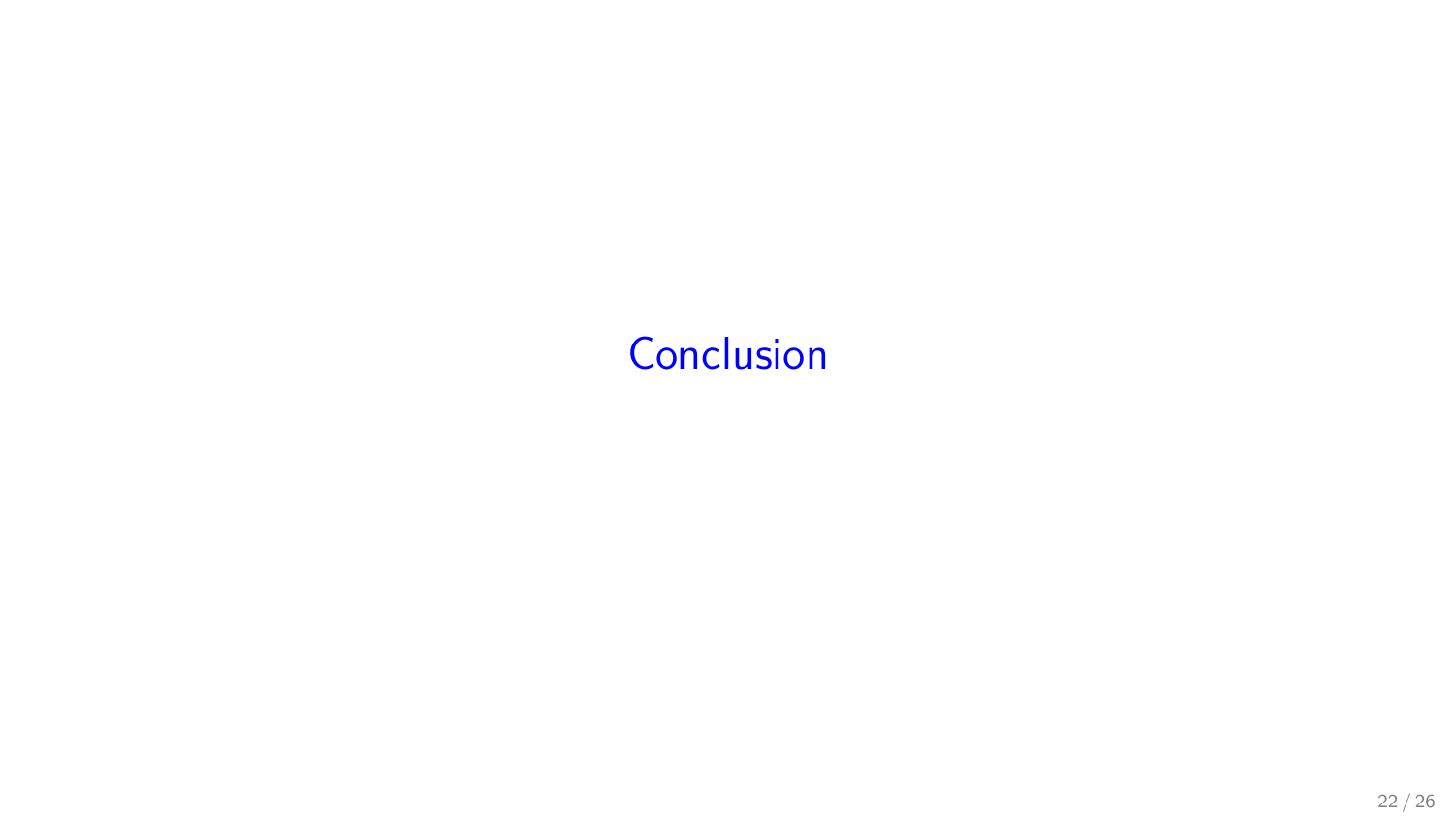### Conclusion

**1** Rank correction: new tool for Pareto tail fitting

2 Key features:

- $\blacktriangleright$  no additional data (rich list) required
- $\blacktriangleright$  easy to implement
- $\triangleright$  consistently outperforms raw data and standard Pareto correction
- <sup>3</sup> no deus ex machina: better oversampling required in data production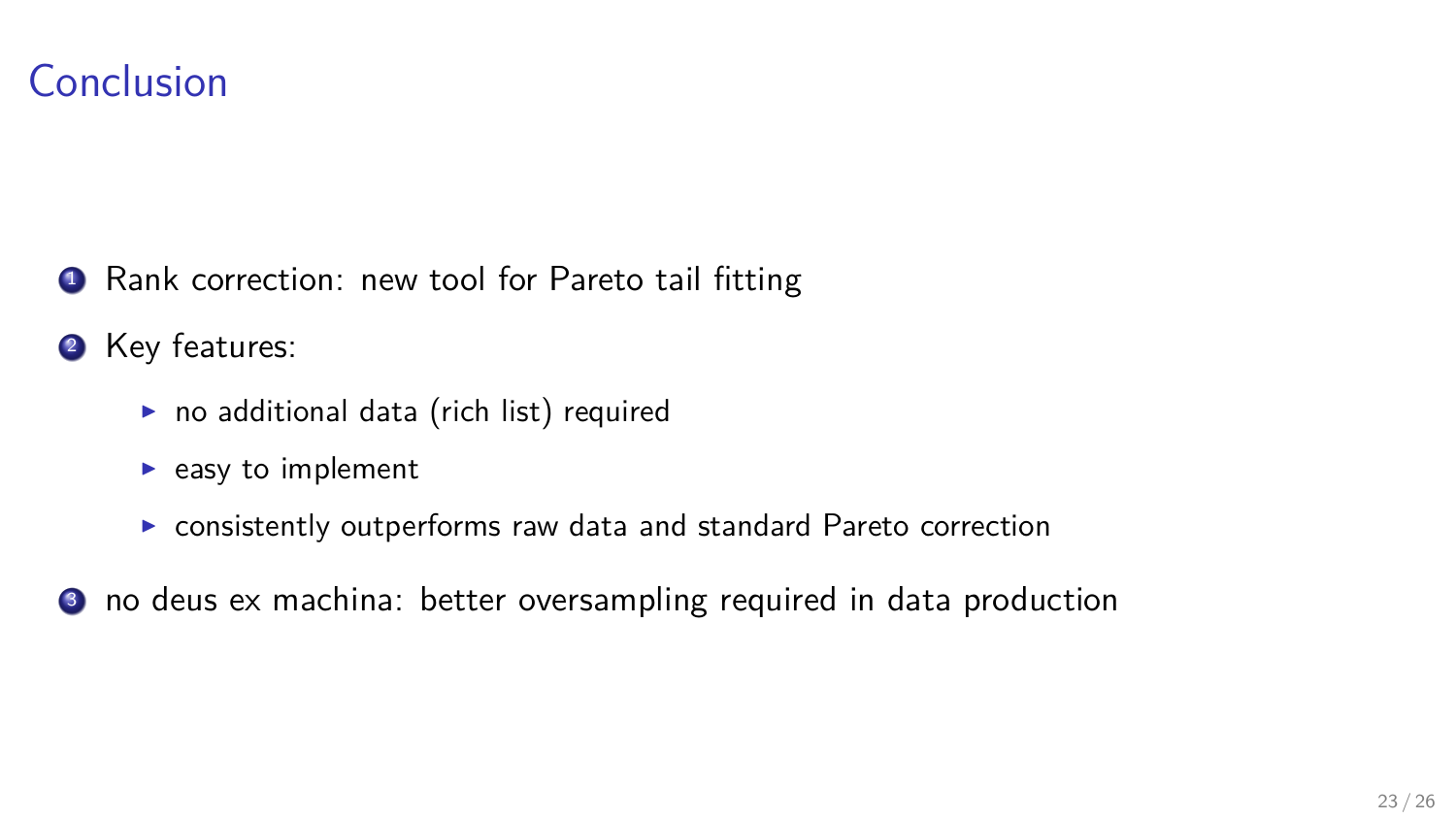Thank you!

r.wildauer@gre.ac.uk

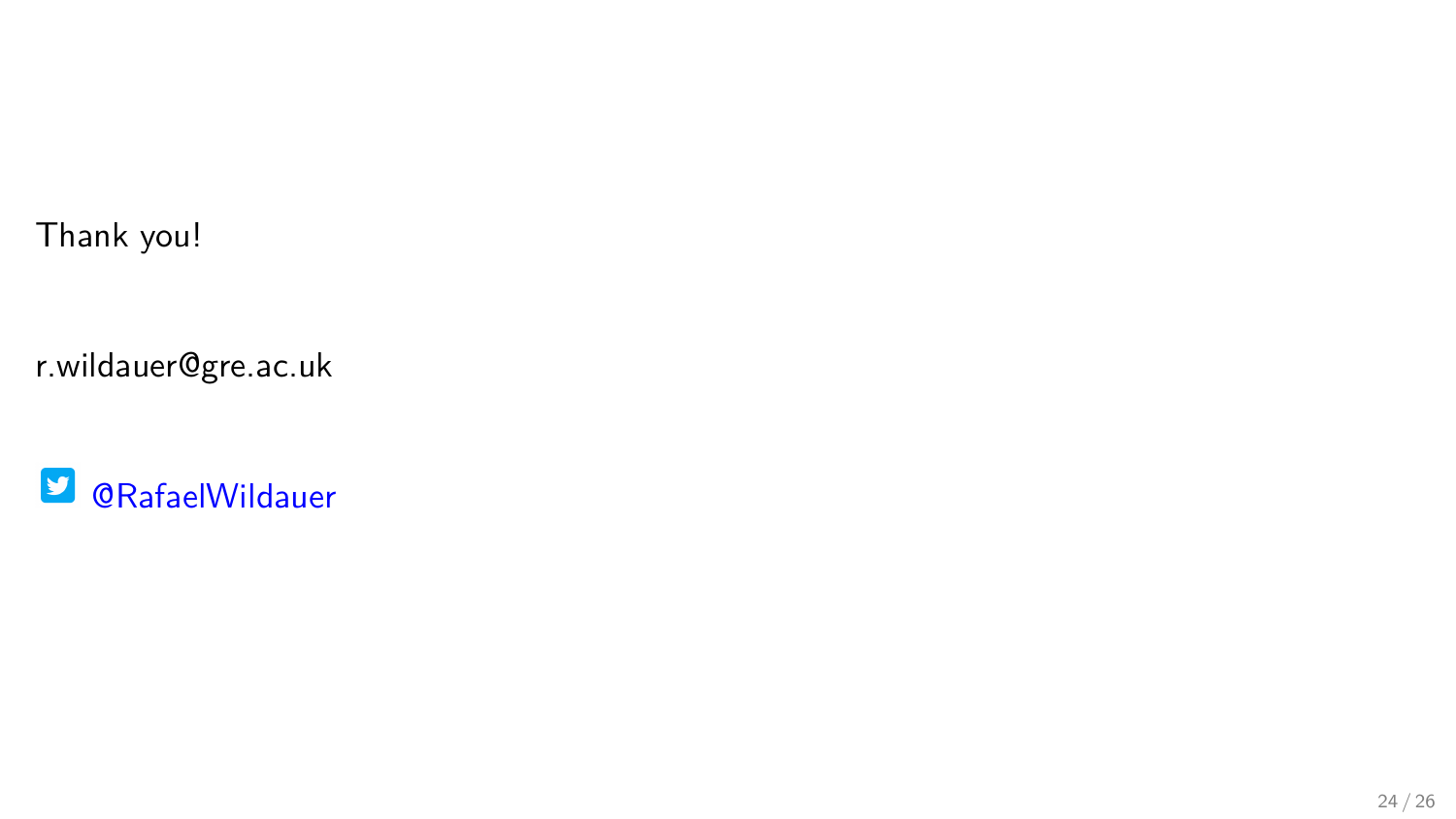#### References I

- <span id="page-24-1"></span>Bricker, J., Henriques, A., Krimmel, J. & Sabelhaus, J. (2016), 'Measuring income and wealth at the top using administrative and survey data', Brookings Papers on Economic Activity **2016**(1), 261–331.
- <span id="page-24-2"></span>D'Alessio, G. & Faiella, I. (2002), 'Non-response behaviour in the bank of italy's survey of household income and wealth', Temi di discussione (Bank of Italy Economic working papers) **2002**(462).

<span id="page-24-0"></span>Eckerstorfer, P., Halak, J., Kapeller, J., Schütz, B., Springholz, F. & Wildauer, R. (2016), 'Correcting for the missing rich: An application to wealth survey data', Review of Income and Wealth **62**(4), 605–627.